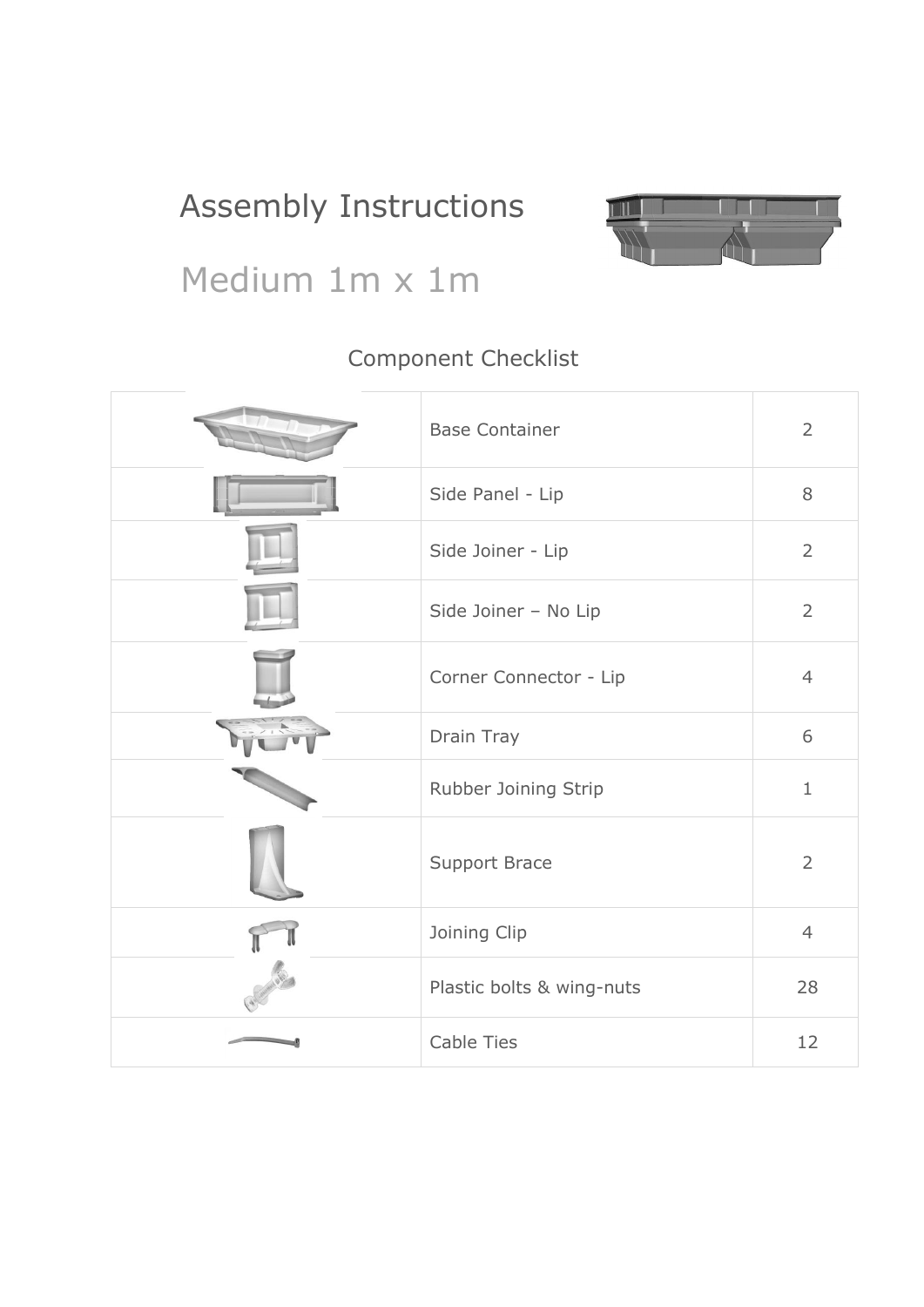## Assembly

1. Line up base containers side by side.



2. Join Drain Trays together - Lay 3 drain trays face down on level ground and tie together using cable ties provided. Tie each cable tie between small holes at side of drain tray to join together. Turn over drain trays and place in base containers.



3. Place Rubber Joining Strip between each container and push in Joining Clips – leave end clips out, just put 4 clips in middle 4 lots of holes.

**\*\*\*\*\* IMPORTANT** – leave end clips out, just put 4 clips in middle 4 sets of holes.

4. Create a perimeter with all of the panels by sliding them together. The joiners with lips go on opposite sides. The joiners with flat bottoms are used to span the joins of the base containers.

There is a small RELEASE CLIP if you need to disassemble.

Lift onto containers and ensure top rim is seated firmly with lip on inside of containers.

- 5. Clip Support Braces into both of the Side Joiners with no lips. Lever in the tops of the support braces so the 2 notches go into the support brace and then swing the bottom down till it clips in. The holes should line up with those on the base containers.
- 6. Push bolts into all of the holes that join the top rim panels to the base containers. Also, push bolts into the holes in the support braces.

### **\*\* Lift rim slightly so bolts drop through easily.**

\*\*\* IMPORTANT \*\*\*

ENSURE ALL BOLTS ARE INSERTED BEFORE WING-NUTS ARE PUT ON.

7. Tighten wing nuts







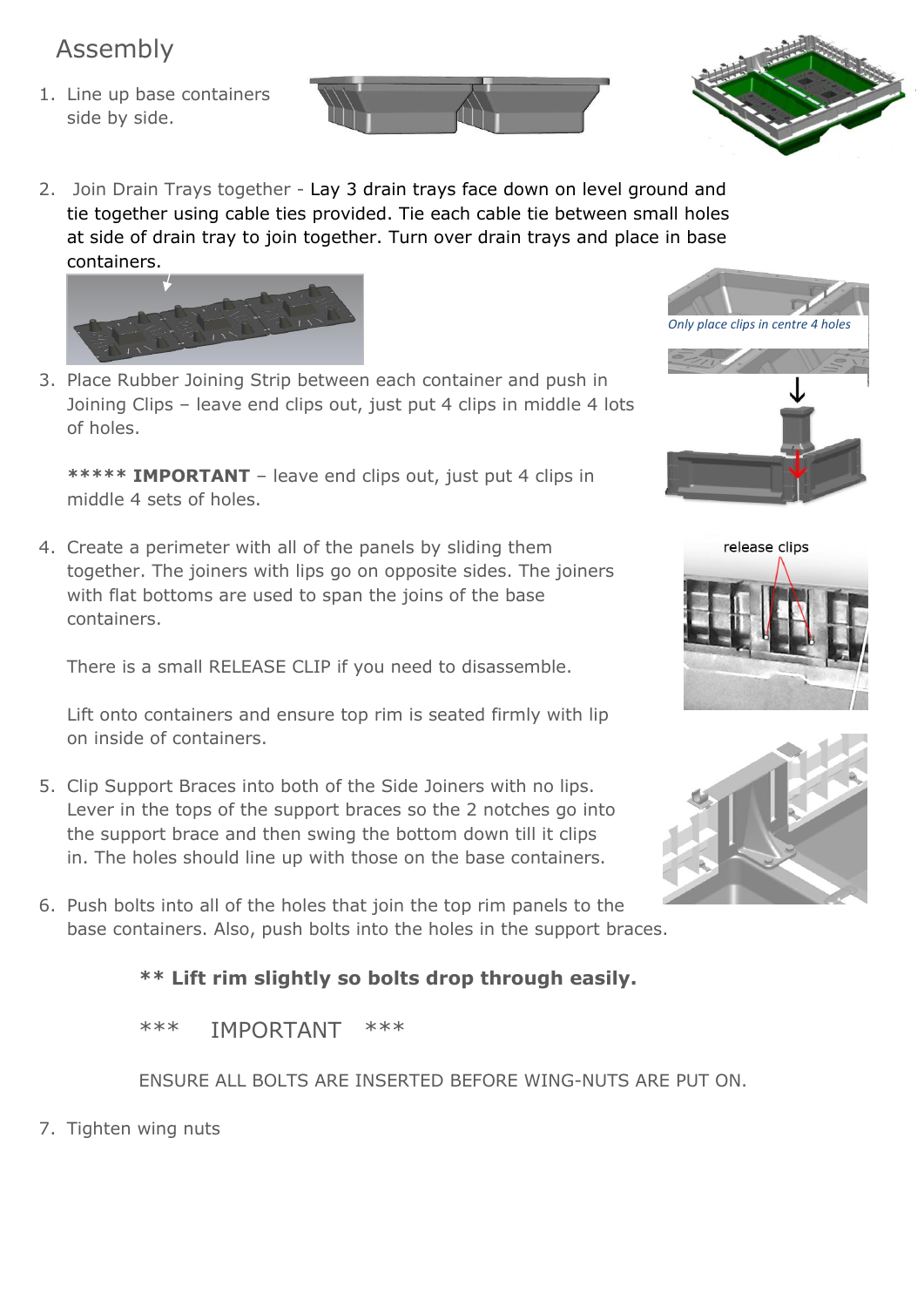## Positioning

Sun, sun and more sun is what you are after. The included Vegecover will protect your plants from hot days so find a nice sunny spot.

\* Position it before filling with soil as it will be too heavy to move.

## Filling

#### **GROWING MEDIUMS**

There are several types of growing mediums suitable for the Vegepod. They go by different names in different countries (soil, potting mix, potting soil, compost). What you need is a mix that is suitable for **container** growing and some are even targeted for Vegetable Growing. The good quality mixes often come with fertiliser in them and are mainly sold by the bag from Garden Centers. These quality mixes not only provide superior growth rates but they will last considerably longer than a cheap mix.

#### \*DON'T USE SOIL FROM THE GROUND

The Medium Vegepod (1m  $\times$  1m) requires 220 litres (8 cuft) of potting soil/mix to fill. It is important to use a **good quality potting mix/soil** preferably one that is aimed at 'Vegetable growing' and suitable for Container Gardens. (stay clear of the cheap mixes). The betterquality mix you buy will mean the longer it will last. Simply pour the potting mix on top of the drain trays filling the wells and fill to the top.

\* FILL RIGHT TO THE TOP – The Vegepod self-watering drain trays are designed to provide water to 30cm (11-12) inches of growing medium.

#### **PERLITE**

It's not necessary but if you can find perlite it is useful to add to the soil mix. It lightens the soil and also retains water (Vermiculite can be used also) - You can substitute 25% of soil mix for **coarse** grade perlite. Hydroponic stores and some garden centers sell perlite in 100lt (3.5cuft) bags. The smaller 5lt bags are not worth the additional cost.

If you have it place a layer of perlite on top of the trays (approx. 25mm/1in) filling the wicking wells. If you don't have perlite it is fine to use straight potting soil/mix. Mix the rest of the perlite through the mix.

#### **FERTILISING – ongoing maintenance**

A good quality potting soil/mix will already contain some form/s of fertiliser so there is no need to do anything initially. After each crop (3-6 months or thereabouts) it is a good idea to turn the soil over and add some fertiliser – the best natural fertilisers are manures, worm compost/tea and garden composts.

The better quality the mix you start with generally means that the mix will last longer – it is ok to use the same potting mix/soil for several years as long as you replenish the nutrients from time to time.